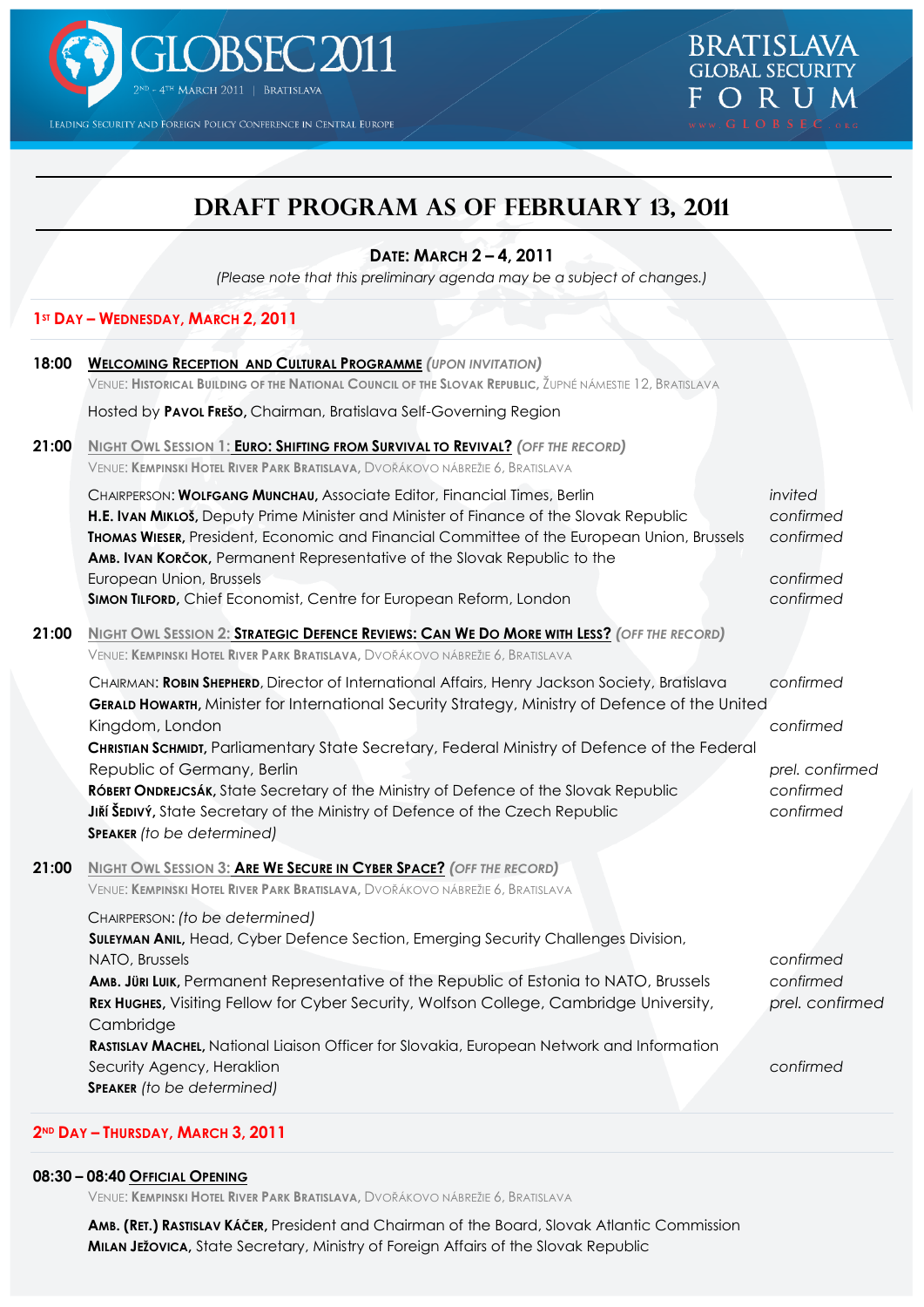

| 08:40 - 09:10 SPECIAL REMARKS: DEFENCE CAPABILITIES VS. DEFENCE CUTS: WHERE TO FIND THE BALANCE?                                                                                                                                                                                                                                                                                                                                                                                                                                                                                                                                                      |                                                                            |
|-------------------------------------------------------------------------------------------------------------------------------------------------------------------------------------------------------------------------------------------------------------------------------------------------------------------------------------------------------------------------------------------------------------------------------------------------------------------------------------------------------------------------------------------------------------------------------------------------------------------------------------------------------|----------------------------------------------------------------------------|
| H. E. LUBOMÍR GALKO, Minister of Defence of the Slovak Republic<br>H. E. DAVOR BOŽINOVIĆ, Minister of Defence of the Republic of Croatia<br>KARL A. LAMERS, President, NATO Parliamentary Assembly, Berlin; Deputy Chairman (CDU),<br>Defence Committee, Bundestag                                                                                                                                                                                                                                                                                                                                                                                    | confirmed<br>confirmed<br>confirmed                                        |
| 09:10 - 10:40 PANEL 1: BELARUS AFTER THE ELECTIONS: WILL SANCTIONS WORK?<br>CO-ORGANIZED BY THE CENTRE FOR EUROPEAN STUDIES AND THE INSTITUTE FOR MODERN SLOVAKIA                                                                                                                                                                                                                                                                                                                                                                                                                                                                                     |                                                                            |
| CHAIRMAN: ROLAND FREUDENSTEIN, Deputy Director and Head of Research, Centre for<br>European Studies, Brussels<br>MILAN JEŽOVICA, State Secretary of the Ministry of Foreign Affairs of the Slovak Republic<br><b>ALAKSANDR MILINKEVICH, Opposition Leader, Minsk</b><br>BALÁZS JARÁBIK, Country Representative for Belarus and Ukraine, PACT; Associate Fellow,<br>FRIDE, Kyiv<br>ALEXEI PIKULIK, Analyst, Belarusian Institute for Strategic Studies, Vilnius<br>EUGENIUSZ SMOLAR, Senior Fellow, Polish Institute of International Affairs; Warsaw; Visiting Senior<br>Fellow, Centre for European Studies, Brussels;                               | confirmed<br>confirmed<br>confirmed<br>confirmed<br>confirmed<br>confirmed |
| 10:40 - 11:00 Networking Coffee Break                                                                                                                                                                                                                                                                                                                                                                                                                                                                                                                                                                                                                 |                                                                            |
| 11:00 - 12:30 PANEL 2: EUROPEAN ORDER: ARE WE HEADING TOWARDS A MULTIPOLAR EUROPE?                                                                                                                                                                                                                                                                                                                                                                                                                                                                                                                                                                    |                                                                            |
| CHAIRMAN: EDWARD LUCAS, International Editor, The Economist, London<br><b>BOGDAN LUCIAN AURESCU, State Secretary for Strategic Affairs, Ministry of Foreign Affairs of</b><br>Romania, Bucharest<br>JAAP DE ZWAAN, Director, Netherlands Institute of International Relations, The Hague<br>OKSANA ANTONENKO, Senior Fellow and Programme Director for Russia and Eurasia, International<br>Institute for Strategic Studies, London<br>ALEKSANDR GOLTS, Journalist, Military Expert, Ezhednevny Zhurnal, Moscow<br>Sou ÖzEL, Professor of International Relations and Political Science, Bilgi University, Istanbul<br>12:30 - 14:00 NETWORKING LUNCH | confirmed<br>invited<br>confirmed<br>invited<br>invited<br>confirmed       |
| 14:00 - 15:30 PANEL 3: TRANSATLANTIC RELATIONS IN THE 21 <sup>5T</sup> CENTURY: THE ROLE OF CENTRAL EUROPE                                                                                                                                                                                                                                                                                                                                                                                                                                                                                                                                            |                                                                            |
| CHAIRPERSON: CONSTANZE STELZENMÜLLER, Senior Transatlantic Fellow, German Marshall Fund<br>of the U.S., Berlin<br>A. WESS MITCHELL, President and Co-Founder, Center for European Policy Analysis,<br>Washington, D.C.<br>JEREMY SHAPIRO, Special Advisor to the Assistant Secretary of State for European and Eurasian<br>Affairs, US Department of State, Washington, D.C.<br>MARCIN ZABOROWSKI, Director, Polish Institute for International Affairs, Warsaw<br>TOMÁŠ VALÁŠEK, Member of the Board, Slovak Atlantic Commission; Director of Foreign Policy<br>and Defence, Centre for European Reform, London                                      | confirmed<br>confirmed<br>confirmed<br>confirmed<br>confirmed              |
| 15:30 - 15:45 Networking Coffee Break                                                                                                                                                                                                                                                                                                                                                                                                                                                                                                                                                                                                                 |                                                                            |
| 15:45 - 17:00 PANEL 4: EU TODAY AND TOMORROW                                                                                                                                                                                                                                                                                                                                                                                                                                                                                                                                                                                                          |                                                                            |
| CHAIRMAN: AMB. (RET.) RASTISLAV KÁČER, PRESIDENT, Slovak Atlantic Commission                                                                                                                                                                                                                                                                                                                                                                                                                                                                                                                                                                          | confirmed                                                                  |
| H. E. JÁNOS MARTONYI: HUNGARIAN PRESIDENCY OF THE EU<br>Minister of Foreign Affairs of the Republic of Hungary                                                                                                                                                                                                                                                                                                                                                                                                                                                                                                                                        | prel. confirmed                                                            |
| H. E. RADEK SIKORSKI: CSDP AS A PRIORITY OF THE POLISH EU PRESIDENCY<br>Minister of Foreign Affairs of the Republic of Poland                                                                                                                                                                                                                                                                                                                                                                                                                                                                                                                         | invited                                                                    |
| H. E. KAREL SCHWARZENBERG: V4 AS AN ESSENTIAL BUILDING BLOCK OF THE EU<br>Deputy Prime Minister and Minister of Foreign Affairs of the Czech Republic                                                                                                                                                                                                                                                                                                                                                                                                                                                                                                 | prel. confirmed                                                            |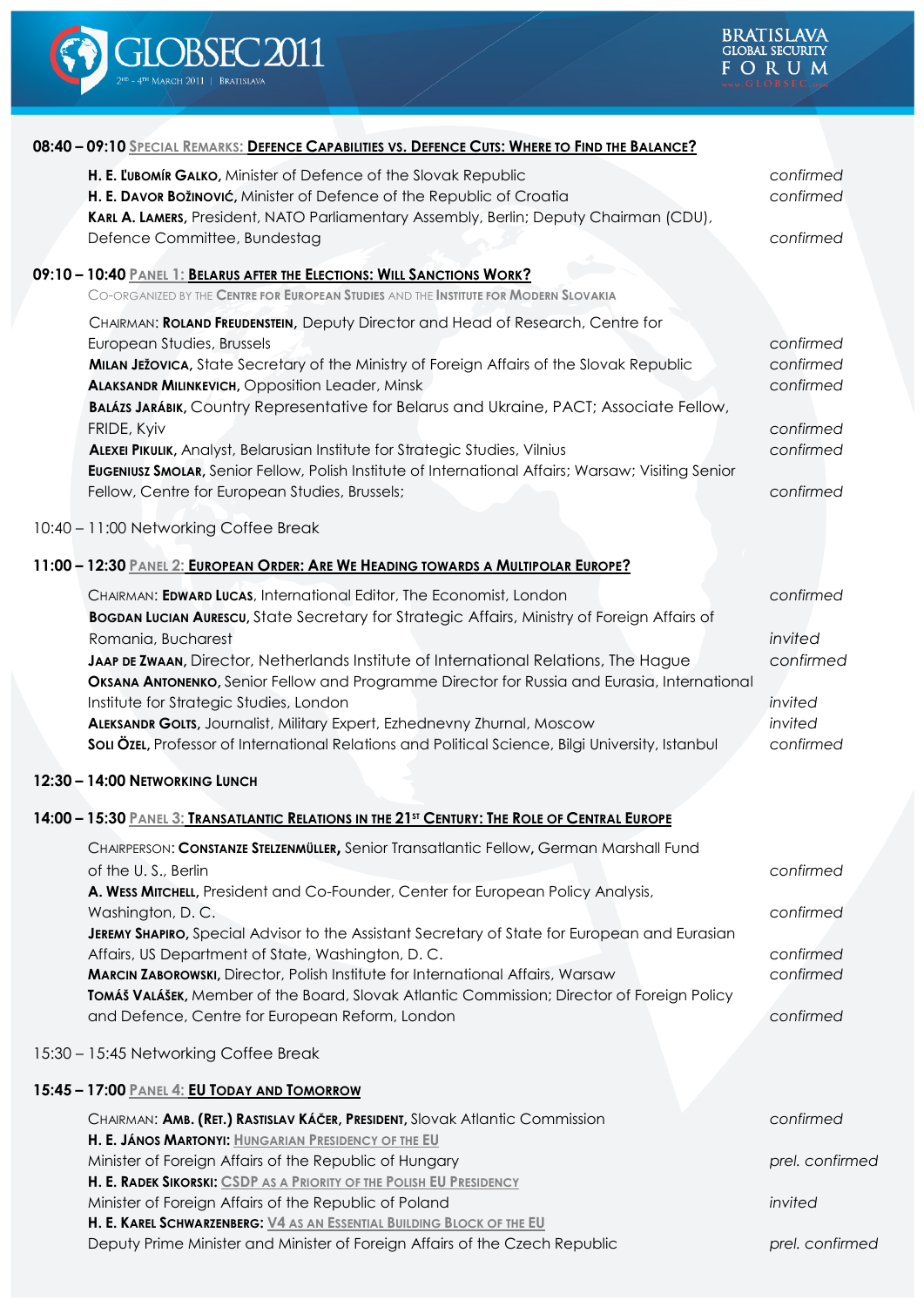

|                                                          | 17:00 - 17:30 KEYNOTE SPEECH: EASTERN PARTNERSHIP OF THE EUROPEAN UNION                                                                                            |                      |  |  |  |
|----------------------------------------------------------|--------------------------------------------------------------------------------------------------------------------------------------------------------------------|----------------------|--|--|--|
|                                                          | <b>ŠTEFAN FÜLE</b> , Commissioner for Enlargement and Neighbourhood Policy, European Commission                                                                    | confirmed            |  |  |  |
| 21:00                                                    | <b>NIGHT OWL SESSION 4: SORTING OUT THE NATO - EU COOPERATION (OFF THE RECORD)</b>                                                                                 |                      |  |  |  |
|                                                          | CHAIRPERSON: (to be determined)                                                                                                                                    |                      |  |  |  |
|                                                          | STEFANIE BABST, NATO Acting Assistant Secretary General for Public                                                                                                 |                      |  |  |  |
|                                                          | Diplomacy, NATO Headquarters, Brussels                                                                                                                             | confirmed            |  |  |  |
|                                                          | AMB. TACAN ILDEM, Director General for International Security Affairs, Ministry of Foreign Affairs                                                                 |                      |  |  |  |
|                                                          | of the Republic of Turkey, Ankara                                                                                                                                  | confirmed            |  |  |  |
|                                                          | AMB. ZOLTÁN MARTINUSZ, Principal Adviser on External Affairs, Cabinet of the President of the                                                                      |                      |  |  |  |
|                                                          | European Council H. E. Herman Van Rompuy, European Council, Brussels<br>AMB. (RET.) KAREL KOVANDA, Former Deputy Director General for External Relations, European | confirmed            |  |  |  |
|                                                          | Commission; Former Permanent Representative of the Czech Republic to NATO, Prague                                                                                  | confirmed            |  |  |  |
|                                                          |                                                                                                                                                                    |                      |  |  |  |
| 21:00                                                    | <b>NIGHT OWL SESSION 5: ENERGY SECURITY FROM THE VISEGRAD PERSPECTIVE (OFF THE RECORD)</b>                                                                         |                      |  |  |  |
|                                                          | CHAIRMAN: VLADIMIR SOCOR, Senior Fellow, Eurasia Programme, Jamestown Foundation, Berlin                                                                           | confirmed            |  |  |  |
|                                                          | KAREL HIRMAN, Adviser to the Prime Minister of the Slovak Republic on Energy Security, Bratislava                                                                  | confirmed            |  |  |  |
|                                                          | AMB. ANITA ORBÁN, Ambassador for Energy Security, Ministry of Foreign Affairs of the Republic                                                                      |                      |  |  |  |
|                                                          | of Hungary, Budapest                                                                                                                                               | confirmed            |  |  |  |
|                                                          | REPRESENTATIVE OF THE EUROPEAN COMMISSION (to be determined)                                                                                                       |                      |  |  |  |
|                                                          | <b>SPEAKER</b> (to be determined)                                                                                                                                  |                      |  |  |  |
| 21:00                                                    | <b>NIGHT OWL SESSION 6: UKRAINE: HEADING EAST OR WEST?</b> (OFF THE RECORD)                                                                                        |                      |  |  |  |
|                                                          | CHAIRMAN: PAVOL DEMEŠ, Senior Transatlantic Fellow, German Marshall Fund of the U.S.;                                                                              |                      |  |  |  |
|                                                          | Minister for International Affairs of the Slovak Republic (1991 - 1992)                                                                                            | confirmed            |  |  |  |
|                                                          | AMB. (RET.) ISTVÁN GYARMATI, President and CEO, International Centre for Democratic                                                                                |                      |  |  |  |
|                                                          | Transition, Budapest                                                                                                                                               | confirmed            |  |  |  |
|                                                          | ALEXANDER GONCHARENKO, President, Center for International Security and Strategic Studies, Kyiv<br>ALYONA GETMANCHUK, Director, Institute of World Policy, Kyiv    | confirmed<br>invited |  |  |  |
|                                                          |                                                                                                                                                                    |                      |  |  |  |
| 21:00 - 22:30 BREAK-OUT DINNER SESSIONS (OFF THE RECORD) |                                                                                                                                                                    |                      |  |  |  |
|                                                          | A/ CLIMATE CHANGE: AN ISSUE OF NATIONAL SECURITY?                                                                                                                  |                      |  |  |  |
|                                                          | <b>B/ NUCLEAR POLICY OF NATO AND THE EURO-ATLANTIC SECURITY</b>                                                                                                    |                      |  |  |  |
|                                                          | C/ DEFENCE COOPERATION AFTER CRISIS                                                                                                                                |                      |  |  |  |

# **3RD DAY – FRIDAY, MARCH 4, 2011**

# **09:00 – 10:30 PANEL 6: EASTERN PARTNERSHIP 2.0**

CO-ORGANIZED BY THE **EUROPEAN COUNCIL FOR FOREIGN RELATIONS (ECFR)**

INTRODUCED BY: **AMB. (RET.) RASTISLAV KÁČER,** President and Chairman of the Board, Slovak Atlantic Commission, Bratislava *confirmed*

KEYNOTE REMARKS: **H. E. MIKULÁŠ DZURINDA,** Minister of Foreign Affairs of the Slovak Republic *confirmed* CHAIRMAN: **BRUCE JACKSON,** President, Project on Transitional Democracies, Washington, D. C. *prel. confirmed* **H. E. KONSTYANTYN GRYSHCHENKO,** Minister for Foreign Affairs of Ukraine *invited* **H. E. IURIE LEANCĂ,** Deputy Prime Minister and Minister of Foreign Affairs and European

Integration of the Republic of Moldova *invited*

**H. E. GRIGOL VASHADZE,** Minister of Foreign Affairs of the Republic of Georgia *invited* **NICU POPESCU,** Senior Policy Fellow, European Council on Foreign Relations, London *confirmed*